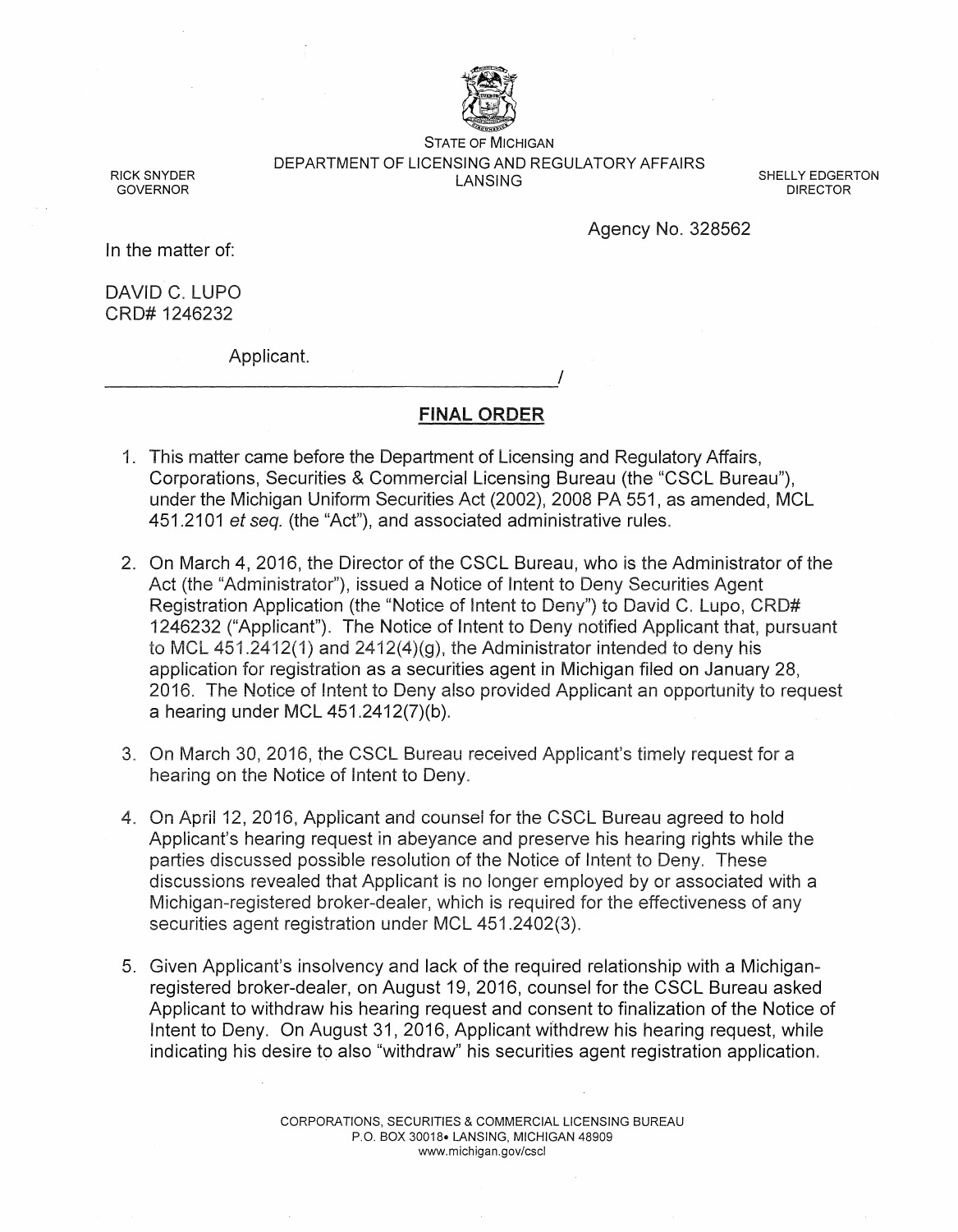However, the Administrator will not permit withdrawal of the pending registration application under the circumstances present in this matter.

- 6. On October 7, 2016, a draft of this Final Order was provided to Applicant, and he expressed no objection to the Administrator entering this Final Order.
- 7. The Relevant Facts and Applicable Law set forth in the Notice of Intent to Deny are incorporated herein by reference.
- 8. As described more fully in the Notice of Intent to Deny, the Administrator's denial of Applicant's securities agent registration application is warranted under MCL 451.2412(1) and 2412(4)(g), because Applicant's liabilities exceed his assets and the Administrator made a finding of his insolvency.

THEREFORE, IT IS ORDERED that Applicant's pending application for registration as a securities agent in Michigan is DENIED, pursuant to MCL 451.2412(1) and 2412(4)(g).

## This Final Order is effective immediately upon its mailing.

| Given under my hand at Okemos, Michigan, this $\mathcal{3}{\setminus}$ day of |  |  |
|-------------------------------------------------------------------------------|--|--|
| October, 2016.                                                                |  |  |

DEPARTMENT OF LICENSING AND REGULATORY AFFAIRS

By:  $\frac{Qudu}{Julab}$  Administrator and

Director of the Corporations, Securities & Commercial Licensing Bureau

er 31.2016 Date mailed:

This is the last and final page of the Final Order in the matter of David C. Lupo, Agency No. 328562.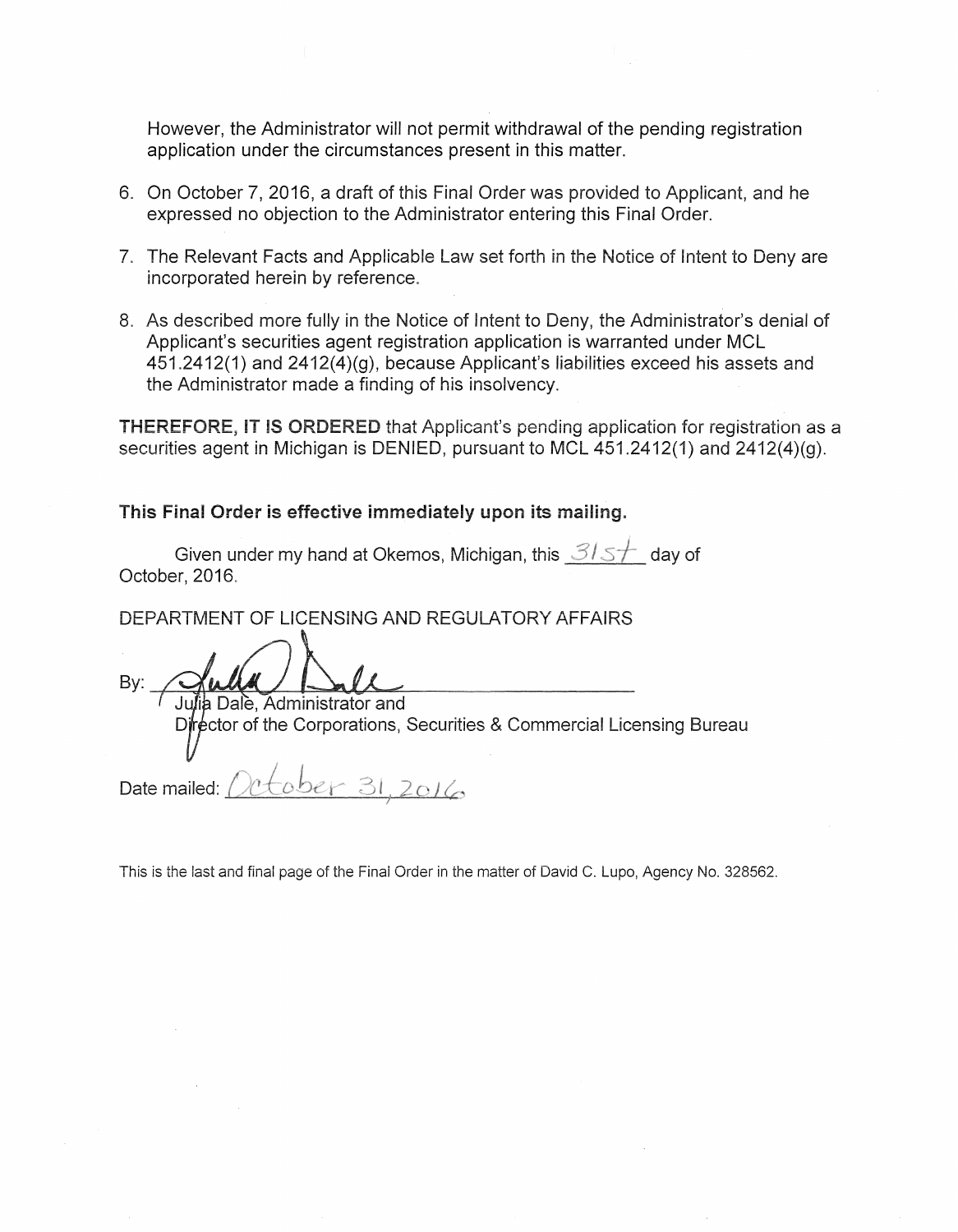# **STATE OF MICHIGAN DEPARTMENT OF LICENSING AND REGULATORY AFFAIRS**  CORPORATIONS, SECURITIES & COMMERICAL LICENSING BUREAU

In the matter of:

Agency No. 328562

DAVID C. LUPO CRD# 1246232

Applicant.

----------------------~/

Issued and entered This  $\frac{1}{4}$ <sup>W</sup> day of March, 2016

### NOTICE OF INTENT TO DENY SECURITIES AGENT REGISTRATION APPLICATION

### I. RELEVANT FACTS AND APPLICABLE LAW.

Relevant information and statutory provisions, under the Michigan Uniform Securities Act (2002) (the "Securities Act"), 2008 PA 551, as amended, MCL 451.2101 *et seq:* 

- 1. David C. Lupo ("Applicant") was previously registered as a securities agent in Michigan through East-West Capital Corporation, CRD#16348, from in or around June 1989 until in or around January 1990; through Global Investor Securities, Inc., CRD#7514, from in or around January 1990 until in or around August 1990; through World Invest Corporation, CRD#17223, from in or around September 1990 until in or around December 1992, then again from in or around December 1993 until in or around December 1994; through Securities America, Inc., CRD#10205, from in or around August 1995 until in or around November 1998; through Emerson Bennett & Associates, CRD#36171, from in or around September 1999 until in or around February 2000; through Pro-Integrity Securities, Inc., CRD#44707, from in or around February 2000 until in or around July 2002; and, through Allstate Financial Services, LLC, CRD#18272, from in or around April2003 until in or around August 2006.
- 2. Applicant has not had an effective securities agent registration in Michigan since on or around August 4, 2006.
- 3. On or around January 28, 2016, Applicant filed an application in Michigan for registration as a securities agent working for Citizens Securities, Inc., CRD#39550, a Massachusetts-based, Michigan-registered broker-dealer firm with an address of 45 Dan Road, MCD340, Canton, Massachusetts 02021.
- 4. Applicant submitted a balance sheet with the January 28, 2016 application for registration as a securities agent which showed that Applicant's liabilities exceed his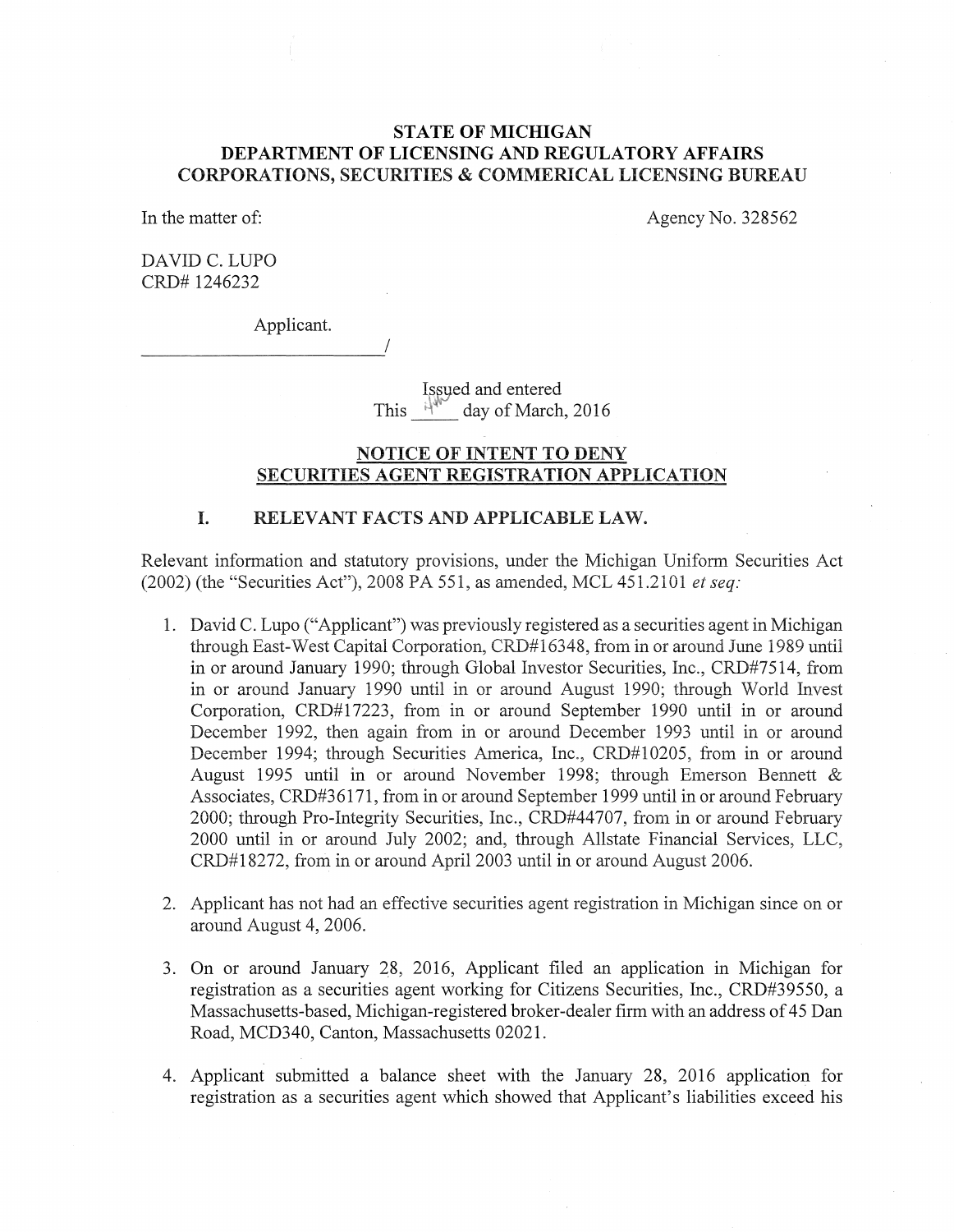assets. The Administrator finds that Applicant is insolvent because his liabilities exceed his assets.

- 5. The Administrator reviewed materials relating to the application referred to in paragraph three above. Based on Applicant's liabilities exceeding his assets as discussed above and hereafter, the Administrator determined that the denial of securities agent application is authorized, appropriate, and in the public interest.
- 6. Section 412(6) of the Act, MCL 451.2412(6), authorizes the Administrator to deny a registration application pending final determination of an administrative proceeding.
- 7. Section  $412(1)$  of the Act, MCL  $451.2412(1)$ , provides that if the Administrator finds that the Order is in the public interest, and MCL 451.2412(4) authorizes the action, the Administrator may issue an Order denying an application for registration as a securities agent.
- 8. The Administrator may deny the Applicant's registration application under section  $412(4)(g)$ , MCL  $451.2412(4)(g)$ , because, as detailed above, Applicant's liabilities exceed his assets and the Administrator has made a finding of insolvency as to Applicant.

#### II. **ORDER.**

The Administrator fmds that this ORDER is authorized, appropriate, and in the public interest based on the above-cited facts and law.

IT IS ORDERED as follows:

1. The Administrator intends to DENY the SECURITIES AGENT REGISTRATION APPLICATION OF DAVID C. LUPO, under section 412(1) of the Act, MCL 451.2412(1), because Applicant's liabilities exceed his assets and the Administrator has made a finding of insolvency as to Applicant, which supports the denial of his registration application under the above-cited provisions of the Michigan Uniform Securities Act (2002), 2008 PA 551, MCL 451.2101 *et seq.* 

2. In accordance with section 412(1) and (6) of the Act, MCL 451.2412(1) and (6): This is NOTICE that the Administrator intends to deny Applicant's securities agent registration application, and that Applicant has thirty (30) calendar days after the date that this Order is served on Applicant to submit a written request to the Administrator that this matter be scheduled for a hearing. If the Administrator timely receives a written request, the Administrator shall schedule a hearing within 15 days after receipt of the written request. If a hearing is not requested by Applicant or is not ordered by the Administrator within 30 days after the date of service of this Order, Applicant's application securities agent registration will be DENIED. If a hearing is requested or ordered, the Administrator, after notice of and an

David C. Lupo, CRD#1246232 NOI to Deny Agent Application File No. 328562 Page 2 of 3